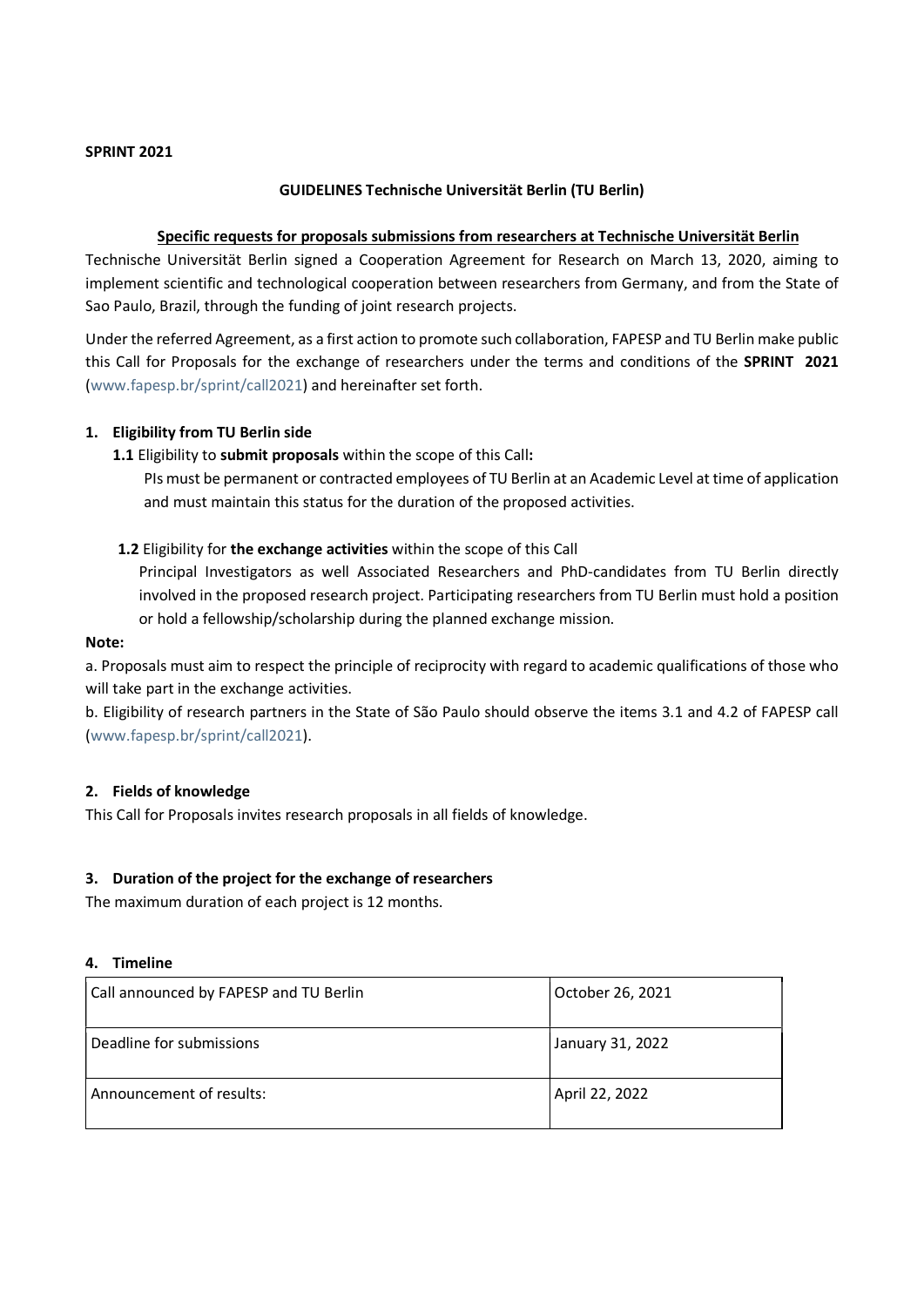# 5. Funding principles

5.1 FAPESP will provide funding of up to the equivalent 5,000 EUR (five thousand euro) per proposal per year and TU Berlin will provide funding of up to 5,000 EUR (five thousand euro) per proposal per year, for the duration of the grant to cover research-related mobility expenses, under the provisions of Clause 5 of the Scientific Cooperation Agreement established by the Parties (www.fapesp.br/en/14108).

5.2 FAPESP and TU Berlin will fund a maximum of two (2) approved proposals.

# 6. Proposal characteristics for TU Berlin researchers:

The proposal shall be composed of:

6.1 A Research Project having a maximum of five (5) pages of scientific content, written jointly by the Principal Investigator of the Host Institution in the State of São Paulo and the Principal Investigator at TU Berlin. The Research Project must be written in English. One copy of the Research Project shall be sent to FAPESP and another (identical) copy to TU Berlin.

The Research Project must include the following:

a. A substantive description of the exchange activities, emphasizing their relevance. The proposal must state clearly how the exchange activities to be carried out will contribute to the ongoing research project funded by FAPESP and to the research being carried by the partner researcher at TU Berlin;

b. Detailed schedule of the exchange missions to be carried out by the TU Berlin team at the São Paulo institution and the São Paulo team at TU Berlin, considering the limit of missions and funding established in this Call;

c. Performance indicators for the planned activities, indicating the expected results;

d. A description of each candidate's contribution to the mission, explaining their expertise to carry out the foreseen activities;

e. Foreseen actions that will add to the impact of the exchange for the TU Berlin and for the Host Institution in the State of São Paulo, e.g. by means of seminars, short courses or visits, etc.;

f. Description of how the Principal Investigators in São Paulo and in the TU Berlin intend to prepare a joint research project, resulting from the exchange activities developed from the proposal submitted in this Call, to be submitted to research funding agencies accessible in their regions in order to create a medium-longterm collaboration (up to one page).

6.2 The following additional documents are required from TU Berlin:

a. a short (one page) budget sheet that lists all planned expenses (travel, accommodation etc.)

b. Letter of Support from the Head of Department

c. Letter of Agreement of the Host Institution in the State of São Paulo to which the PI from São Paulo is affiliated. The Letter of Agreement may be delivered after the notification of results. The same document is required by FAPESP in item 11.2 at www.fapesp.br/sprint/call2011.

# 7. Submission of proposals to TU Berlin

Submissions to TU Berlin require a completed application saved as a single PDF file and should be submitted electronically to intws-tb-brasilien@win.tu-berlin.de within the deadline of this call.

#### 8. Result of the analysis